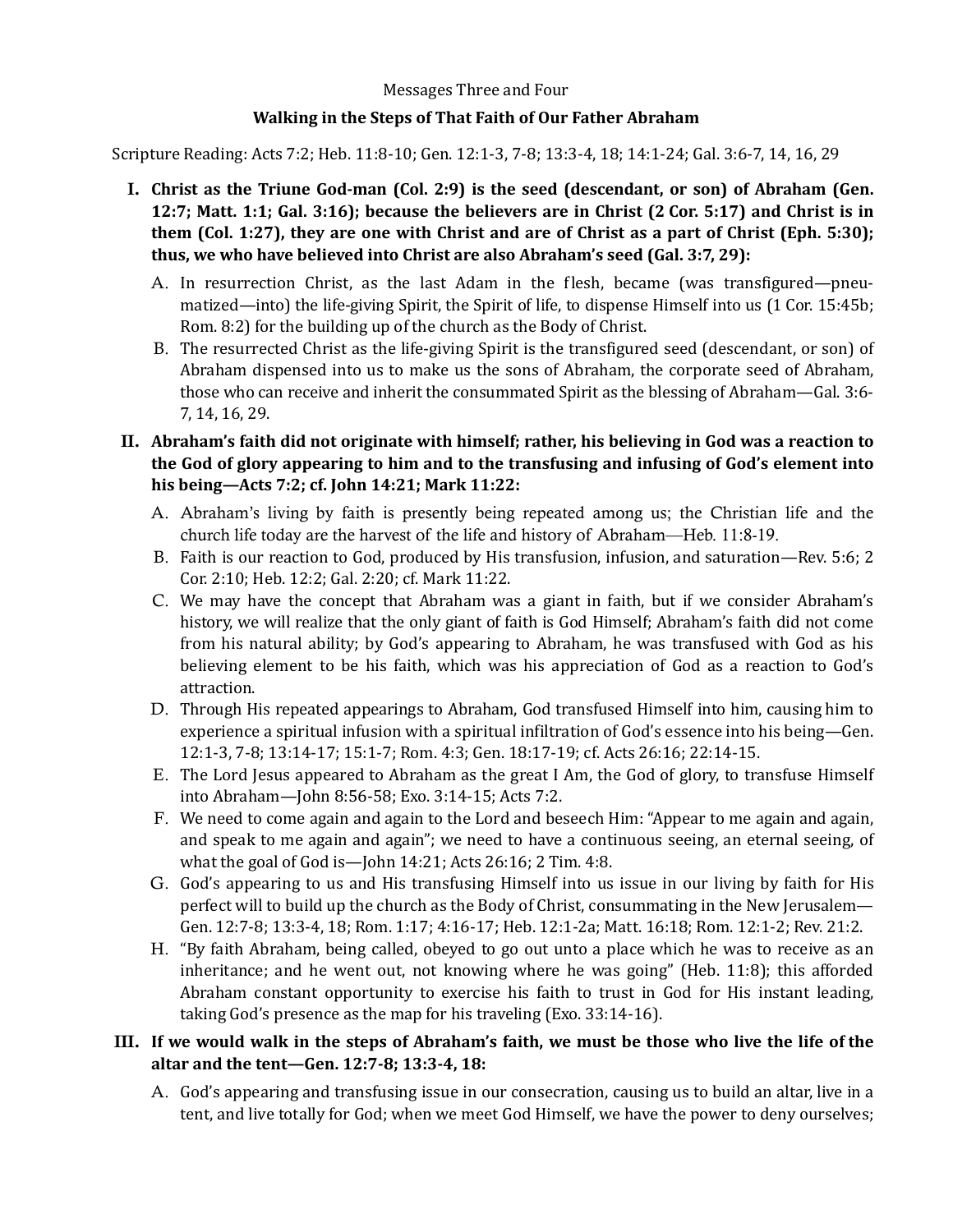the denying of the self ceases to be optional when we have met God; no man can see God and live—Exo. 33:20; Job 42:5; Matt. 5:8; 1 John 3:2-3.

- B. An altar is for worshipping God by offering all that we are and have to God for His purpose; building an altar means that our life is for God, that God is our life, and that the meaning of our life is God-Gen. 8:20-21a; Exo. 29:18-22.
- C. Abraham's dwelling in a tent testified that he did not belong to the world but lived the life of a sojourner on the earth, sojourning by faith, as in a foreign land—Heb. 11:9-10:
	- 1. The tent is the issue of the altar; the altar and the tent are interrelated and cannot be separated; all the things we possess must pass through the altar; they are given back to us by the Lord to meet our need in the world.
	- 2. We may use the things that we possess, but they must not govern us; we can have them and let them go; they can be given, and they can be taken away—this is the principle of the tent life.
	- 3. Erecting a tent is an expression, a declaration, that we do not belong to this world, that we belong to another country; our real country is a better country, a heavenly one, the heavenly New Jerusalem—vv. 13-16, 10; 12:22; Rev. 21:2.
	- 4. Abraham's tent was a miniature of the New Jerusalem; the Bible ends with a tent; the New Jerusalem is the ultimate tent, the ultimate tabernacle, in the universe—vv. 2-3.
	- 5. As we are living in the tent of the church life as the reality of the Tent of Meeting, we are waiting for its ultimate consummation—the ultimate Tent of Meeting, the New Jerusalem— 1 Tim. 3:15; Lev. 1:1; Heb. 11:9-10; Rev. 21:2-3.
- D. Abraham had his failures, and there was the forsaking of the altar and the tent; however, with him there was a recovery, and recovery is a matter of returning to the altar and the tent with calling on the name of the Lord—Gen.  $12:9-10$ ;  $13:3-4$ ; Rom.  $10:12-13$ ;  $12:1-2$ :
	- 1. Eventually, at Hebron Abraham's tent became a place where he had fellowship with God and where God could fellowship with him-Gen. 13:18.
	- 2. At Hebron God was revealed to Abraham as the God with His human friendship so that He might gain Abraham to be His intercessor for the rescue of His backslidden believer, for the bringing forth of Christ, and for the destruction of the works of the devil in His chosen people—James 2:23; 2 Chron. 20:7; Isa. 41:8; Gen. 18; 1 John 5:16a; Gal. 4:19; 1 John 3:8.

## IV. To live by faith, as Abraham did, is to cooperate with Christ in His heavenly ministry, not only **by** living a life of the altar and the tent but also by fighting for the brother—Gen. 12:7-8; **14:1-24; Rom. 4:12:**

- A. Lot made the mistake of separating himself from Abraham and moving his tent as far as Sodom (Gen. 13:5-12); "now the men of Sodom were very wicked and sinful toward Jehovah" (v. 13).
- B. To leave Abraham was to leave God's goal and God's protection (Phil. 3:17; 1 Cor. 4:16-17; Heb. 13:7); we need to join ourselves to and follow the proper persons in God's economy so that we may be kept in the line of life and the flow of the Lord's move (1 Cor. 15:33; Prov. 13:20; 2 Tim. 1:15-18; 2:22).
- C. Because the land around Sodom was rich, Lot journeyed toward Sodom; eventually, he moved into the city, lived there, and settled there; under God's sovereignty Sodom was conquered, and Lot was taken captive—Gen.  $14:12$ ; cf. Jer.  $2:13$ .
- D. Abraham did not count the weak point of his brother and did not take pleasure in Lot's suffering and calamity; as far as Abraham was concerned, it was a shame for him to see that his brother had been captured—1 John 5:16a; Prov.  $10:12$ ; James  $5:19-20$ .
- E. When Abraham received the information about Lot's capture, he made a strong decision to fight for Lot, and he prayed, lifting up his hand to Jehovah, God the Most High, Possessor of heaven and earth-Gen. 14:14, 22; 1 Tim. 2:8.